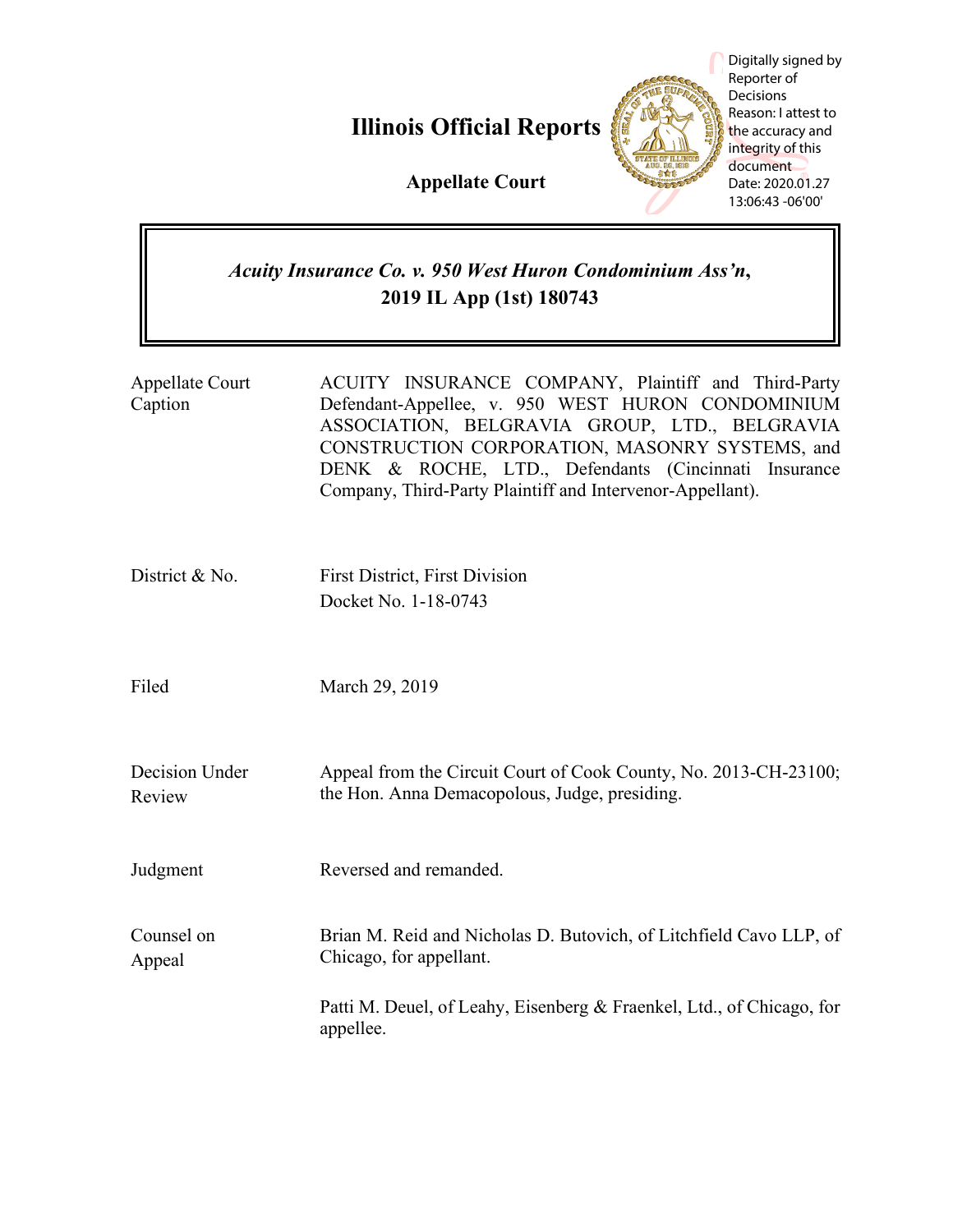Panel PRESIDING JUSTICE MIKVA delivered the judgment of the court, with opinion.

Justices Pierce and Walker concurred in the judgment and opinion.

# **OPINION**

¶ 1 This case raises the issue of when a complaint filed against a subcontractor on a construction project is sufficient to trigger a duty to defend under a commercial general liability policy. The two insurers who are before us and provided coverage to the same carpentry subcontractor saw this issue quite differently.

¶ 2 Acuity Insurance Company (Acuity) filed an action seeking a declaration that it owed its insured, carpentry subcontractor Denk & Roche Builders, Inc. (Denk & Roche), no duty to defend it in a construction lawsuit. Cincinnati Insurance Company (Cincinnati)—which also insured Denk & Roche, did defend it, and ultimately settled all claims against it—intervened to seek equitable contribution from Acuity. The trial court agreed with Acuity that there was no duty to defend and ruled in its favor and against Cincinnati on cross-motions for summary judgment. For the reasons that follow, we reverse and remand for further proceedings.

## ¶ 3 I. BACKGROUND

¶ 4 The condominium association for the building located at 950 West Huron Street in Chicago, Illinois (Association), sued its general contractor and construction manager Belgravia Group, Ltd., and Belgravia Construction Corporation (collectively Belgravia). The Association sought to recover for alleged defects from Belgravia's unworkmanlike construction of the building envelope that allowed water to infiltrate and cause damage. Belgravia, in turn, filed a third-party complaint against its subcontractors that worked on the building, including the carpentry subcontractor Denk & Roche. Denk & Roche held commercial general liability (CGL) insurance policies with two insurers during the relevant period—one with Cincinnati that was effective January 1, 2000, through June 1, 2007, and another with Acuity effective June 1, 2007, through December 31, 2007, with Acuity renewal policies covering through December 31, 2013.

¶ 5 Denk & Roche tendered its defense to both insurers. Cincinnati agreed to defend and represented Denk & Roche to a settlement of the construction claims. Acuity denied from the outset that the allegations against Denk  $\&$  Roche triggered a duty to defend under its CGL policy and filed this suit seeking a declaration to that effect, naming as defendants Denk & Roche, another subcontractor, Belgravia, and the Association. Cincinnati intervened in this case and filed a third-party counterclaim against Acuity, seeking declarations that Acuity owed Denk & Roche a defense and that Acuity therefore owes Cincinnati equitable contribution. The relevant details draw from the two insurers' cross-motions for summary judgment and various attachments in support of those motions.

## ¶ 6 A. Allegations Against Denk & Roche

¶ 7 In the Association's operative second amended verified complaint (Association complaint), it alleged that "[o]n or about June 28, 2002, [after the Association took] possession,

- 2 -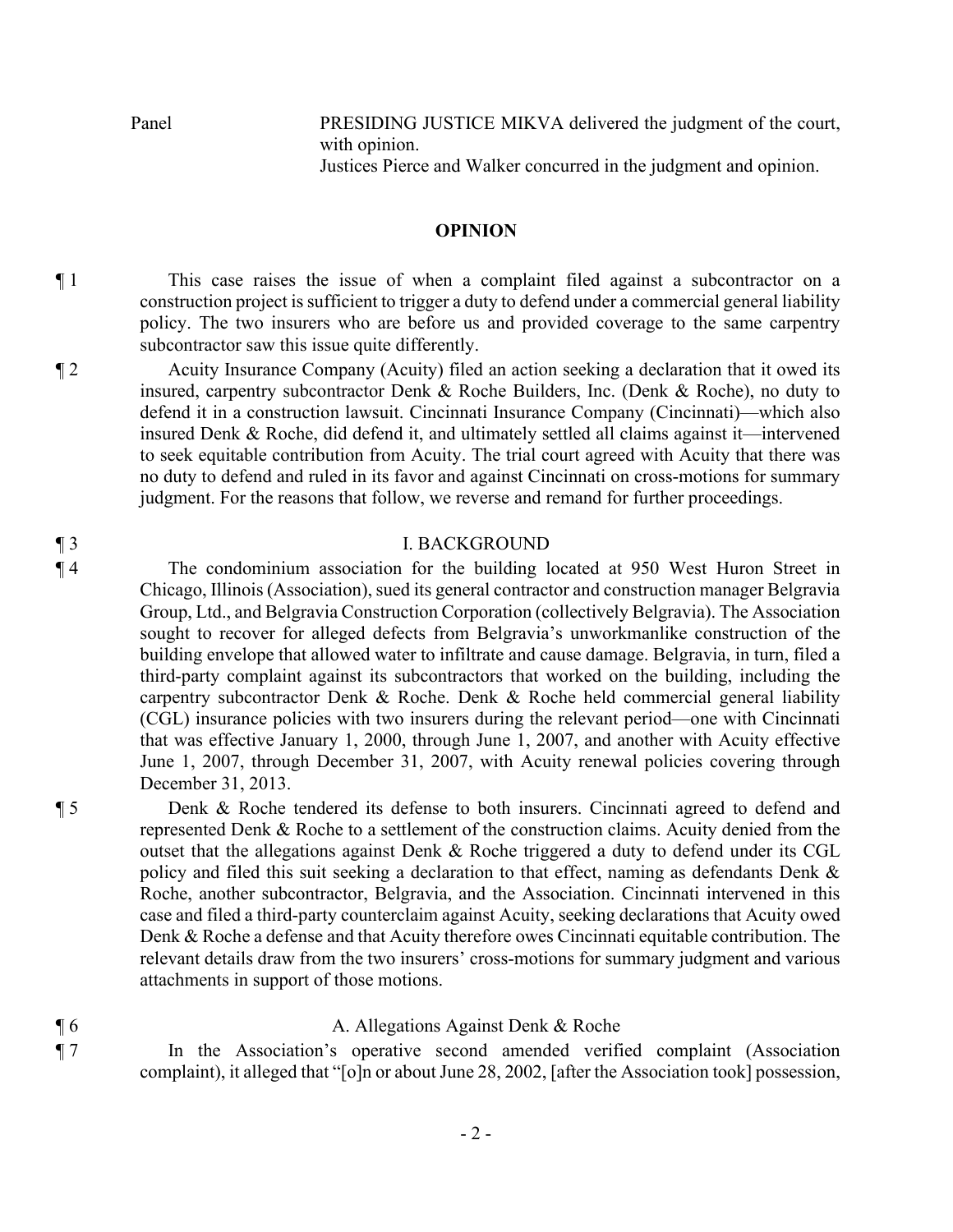but prior to the completion of the construction, Belgravia \*\*\* became aware of numerous conditions and defects with the building, including extensive water infiltration of the building." After raising the issues with Belgravia, the Association alleged that Belgravia "retained contractors \*\*\* to provide cosmetic 'fixes' which did not address the aforementioned design and construction defects and problems." A "forensic analysis which required openings and penetrations in the building envelope" in September 2011 and May 2012 revealed to the Association the full extent of the construction and design defects allegedly caused by Belgravia. The Association enumerated several categories of defects attributable to Belgravia or its agents, including improper seals at various doors, masonry problems, improperly installed flashings at doors and windows, and a host of other construction issues. These issues allegedly led to water damage, thus "interfering with the habitation and usage of the common elements and individual condominium units within the building." The Association alleged that it "has spent substantial sums of money to identify, correct and remediate" these damages and "will incur substantial sums relating to the cost of future repairs."

¶ 8 In Belgravia's operative second amended third-party complaint (Belgravia complaint), Belgravia incorporated the Association complaint by reference and briefly mentioned photographs not included in the record on appeal that show "alleged property damage to carpet, wood floors, and other items allegedly resulting from water damage." The Belgravia complaint contained 23 counts of breach of contract and negligence against Denk & Roche and five other subcontractors. Almost every count contains a nearly identical list of masonry, construction, fixture installation, and sealant defects that collectively are alleged to have contributed to the building's water infiltration issue. The first four counts were leveled against Denk & Roche, based on breach of its carpentry subcontract with Belgravia, breach of implied warranty, breach of indemnity, and negligent construction. Belgravia alleged that if it was found "liable to the [Association] in any amount whatsoever," then its liability was "because of the defective work performed by [Denk & Roche]." As with the counts against the other subcontractors, Belgravia's claims against Denk & Roche described the particular services for which Belgravia retained the carpentry firm, including for "[a]ll rough and finish carpentry," "[c]aulking of all items to be installed," "except for windows and glass patio doors," and installation of doors, frames, and "[w]indows and sliding and swinging glass doors" in the Association's building. In the breach of contract counts, Belgravia alleged Denk & Roche breached its contractual duty to provide workmanlike construction services and, in the negligence count, alleged it has "personally sustained and will continue to sustain costs [for] investigation, inspection, evaluation and repair of the Building, consulting fees, engineering fees, attorneys fees and other losses" as a proximate result of Denk & Roche's poor workmanship.

# ¶ 9 B. Denk & Roche's CGL Policy With Acuity

¶ 10 Acuity issued a CGL policy to Denk & Roche that obliged Acuity to "pay those sums that the insured becomes legally obligated to pay as damages because of \*\*\* property damage \*\*\* to which this insurance applies." It further provided that Acuity "w[ould] have the right and duty to defend the insured against any suit seeking those damages." Coverage applies under the policy to property damage that "is caused by an occurrence that takes place in the coverage territory" and "occurs during the policy period." The policy defines "occurrence" as "an accident, including continuous or repeated exposure to substantially the same general harmful conditions," but does not define "accident." It defines "property damage" to mean "[p]hysical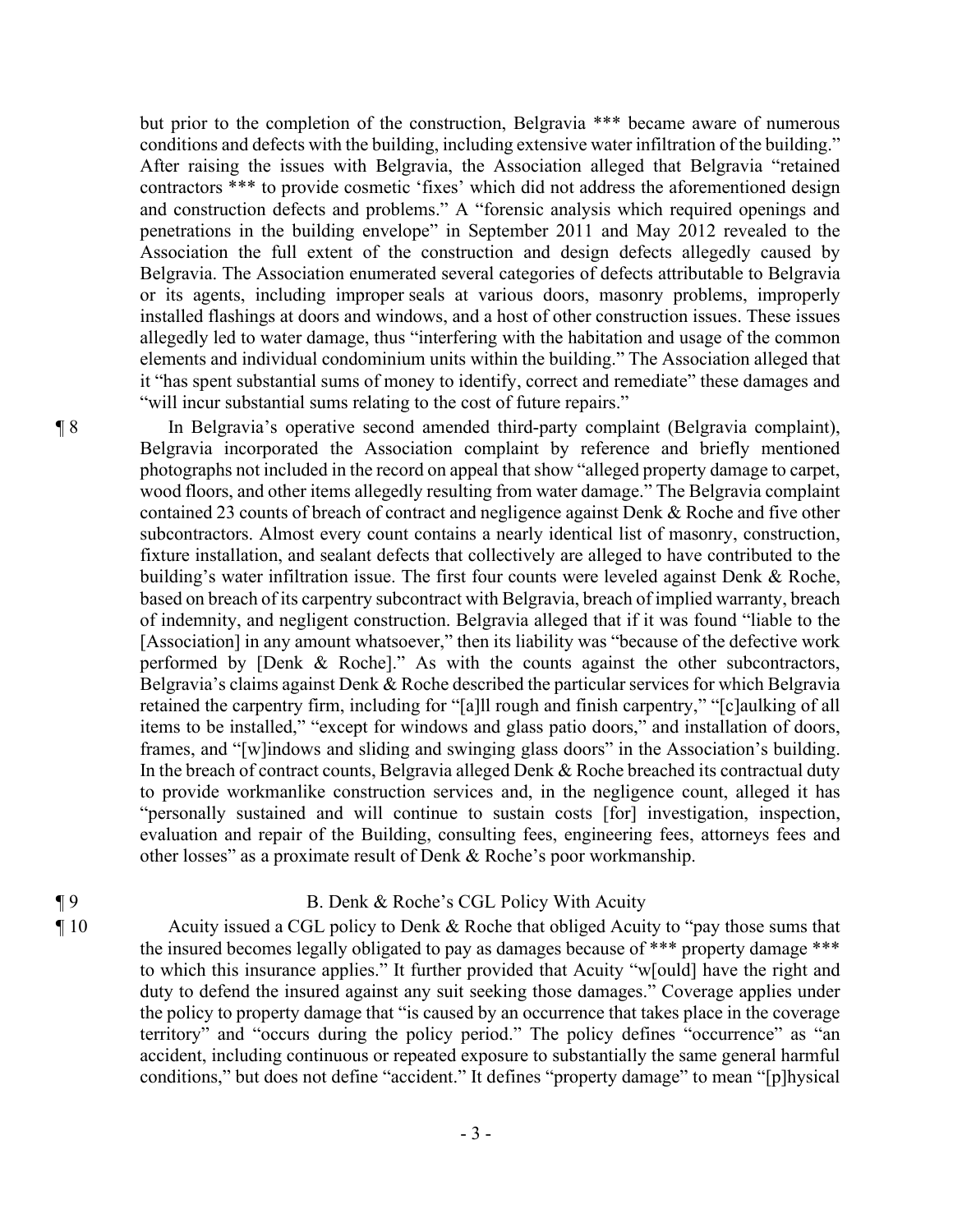injury to tangible property, including all resulting loss of use of that property," as well as "[l]oss of use of tangible property that is not physically injured."

- ¶ 11 C. Procedural History
- ¶ 12 Acuity filed this suit for declaratory judgment on October 10, 2013, naming as defendants the Association, Belgravia, the subcontractor Masonry Systems, and Denk & Roche. On July 14, 2015, Acuity moved for partial summary judgment for a declaration that it owed no duty to defend Belgravia or any of its subcontractors—including Denk & Roche—as named insureds under the CGL policies it issued.
- ¶ 13 Cincinnati petitioned to intervene on April 26, 2016, and the trial court later allowed it to intervene, over Acuity's objections. On April 26, 2016, Cincinnati also filed its two-count third-party complaint for declaratory judgment against Acuity. In count I, Cincinnati asked for a declaration that Acuity "owe[d] a duty to defend Denk & Roche with respect to" the underlying case; in count II, it sought reimbursement under equitable contribution "for the proportionate share of defense fees and costs paid by Cincinnati which should have been paid by Acuity."
- ¶ 14 At various points in March through July 2017, counts against other defendants were dismissed, until the sole remaining issue in the case was Cincinnati's claim against Acuity "for reimbursement of defense costs."
- ¶ 15 On March 8, 2017, Acuity moved to dismiss Cincinnati's third-party complaint, arguing that Cincinnati lacked standing to seek a declaration regarding Acuity's policy obligations to its insureds and that Cincinnati's complaint failed to state a cause of action for equitable contribution because the policies are consecutive, rather than concurrent, "and hence do not cover the same risks." After hearing argument on Acuity's fully briefed motion to dismiss, the trial court granted dismissal of count I (for a duty to defend declaration) but denied dismissal of count II (for equitable contribution) on July 18, 2017.
- ¶ 16 On December 20, 2017, Acuity moved for summary judgment on the remaining count II in Cincinnati's complaint, arguing that it had no obligation to contribute to Cincinnati because it had no duty to defend Denk & Roche. Acuity also claimed that, even if it had a duty to defend, Cincinnati had no right to equitable contribution because the two insurers did not insure the same risk. Cincinnati filed a cross-motion for summary judgment and opposition to Acuity's motion for summary judgment. The parties briefed their motions, and the trial court heard argument on March 6, 2018. On that date, the trial court issued a one-page, handwritten order, granting summary judgment for Acuity and denying judgment for Cincinnati, finding that "the allegations of the underlying complaints did not allege damages caused by an occurrence" and "[a]s Acuity did not owe a duty to defend, Cincinnati is not entitled to equitable contribution."
- ¶ 17 II. JURISDICTION ¶ 18 Cincinnati timely filed its notice of appeal on April 4, 2018, challenging the trial court's order of March 6, 2018. We have jurisdiction under Illinois Supreme Court Rule 301 (eff. Feb. 1, 1994) and 303 (eff. Jan. 1, 2015), governing appeals from final judgments entered by the circuit court in civil cases.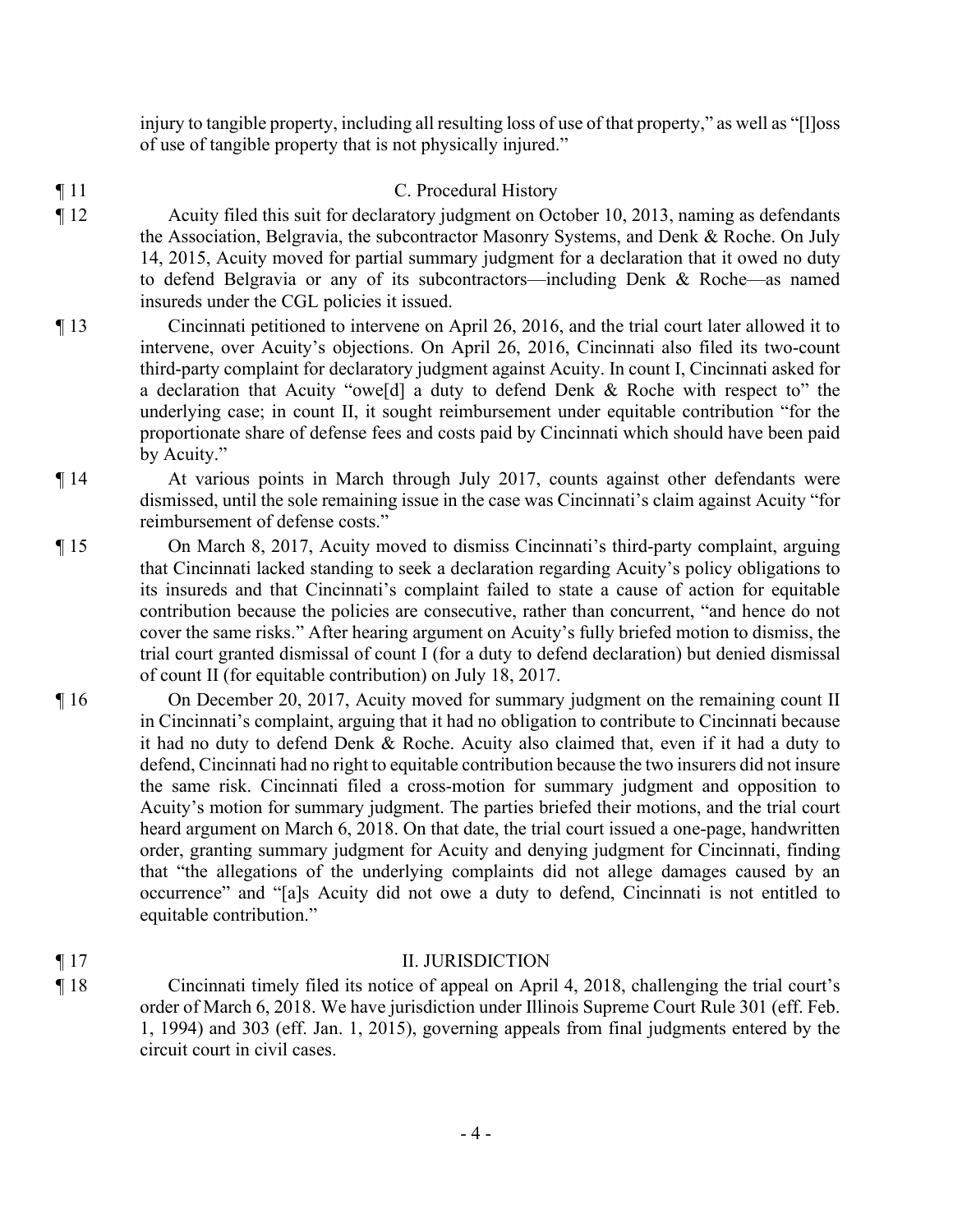## ¶ 19 III. ANALYSIS

- ¶ 20 Summary judgment is appropriate when "the pleadings, depositions, and admissions on file, together with the affidavits, if any, show that there is no genuine issue as to any material fact and that the moving party is entitled to a judgment as a matter of law." 735 ILCS 5/2- 1005(c) (West 2016). By filing cross-motions for summary judgment, the parties agree that there are no genuine issues of material fact, only a question of law is at issue, and invite the trial court to decide the issues based on the record. *Milwaukee Mutual Insurance Co. v. J.P. Larsen, Inc.*, 2011 IL App (1st) 101316, ¶ 7.
- ¶ 21 The construction of an insurance policy is a question of law, subject to *de novo* review. *Travelers Insurance Co. v. Eljer Manufacturing, Inc.*, 197 Ill. 2d 278, 292 (2001). In construing the language of the policy, the court's primary objective is to ascertain and give effect to the intent of the parties to the contract. *Id.* "If the words of a policy are clear and unambiguous, 'a court must afford them their plain, ordinary, and popular meaning.' " (Emphasis omitted.) *Id.* at 292-93 (quoting *Outboard Marine Corp. v. Liberty Mutual Insurance Co.*, 154 Ill. 2d 90, 108 (1992)). "Conversely, if the language of the policy is susceptible to more than one meaning, it is considered ambiguous and will be construed strictly against the insurer who drafted the policy and in favor of the insured." *Id.* at 293. "Construction of the policy should include 'due regard to the risk undertaken, the subject matter that is insured and the purposes of the entire contract.' " *Larsen*, 2011 IL App (1st) 101316, ¶ 8 (quoting *Outboard Marine*, 154 Ill. 2d at 108).

¶ 22 Cincinnati argues that the trial court erred in granting summary judgment to Acuity and declaring that Acuity owed Denk & Roche no duty to defend in the underlying suit. Cincinnati argues it is entitled to equitable contribution from Acuity for undertaking that defense and seeks a prove-up hearing to determine the proper amount of reimbursement under equitable contribution. We take each argument in turn.

# ¶ 23 A. Duty to Defend

¶ 24 "To determine an insurer's duty to defend its insured, the court must look to the allegations of the underlying complaint and compare those allegations to the relevant coverage provisions of the insurance policy." *Monticello Insurance Co. v. Wil-Freds Construction, Inc.*, 277 Ill. App. 3d 697, 701 (1996). An insurer's duty to defend arises if those allegations fall within, or potentially within, those coverage provisions. *Viking Construction Management, Inc. v. Liberty Mutual Insurance Co.*, 358 Ill. App. 3d 34, 41 (2005). "The allegations of the underlying complaint must be liberally construed in favor of the insured [citation], and any doubt about coverage should be resolved in favor of the insured [citation]." *Pekin Insurance Co. v. Richard Marker Associates, Inc.*, 289 Ill. App. 3d 819, 821 (1997).

¶ 25 Denk & Roche's CGL policy with Acuity obligates the insurer to defend Denk & Roche in any suit to recover for "property damages" caused by an "occurrence." We must determine, therefore, whether the underlying complaint alleged such property damage from a covered occurrence. *Larsen*, 2011 IL App (1st) 101316, ¶ 17.

¶ 26 The Acuity insurance policy is a CGL policy, which is intended "to provide coverage for injury or damage to the person or property of others [and not] to pay the costs associated with repairing or replacing the insured's defective work and products, which are purely economic losses." *Richard Marker*, 289 Ill. App. 3d at 822. "A CGL policy 'does not cover an accident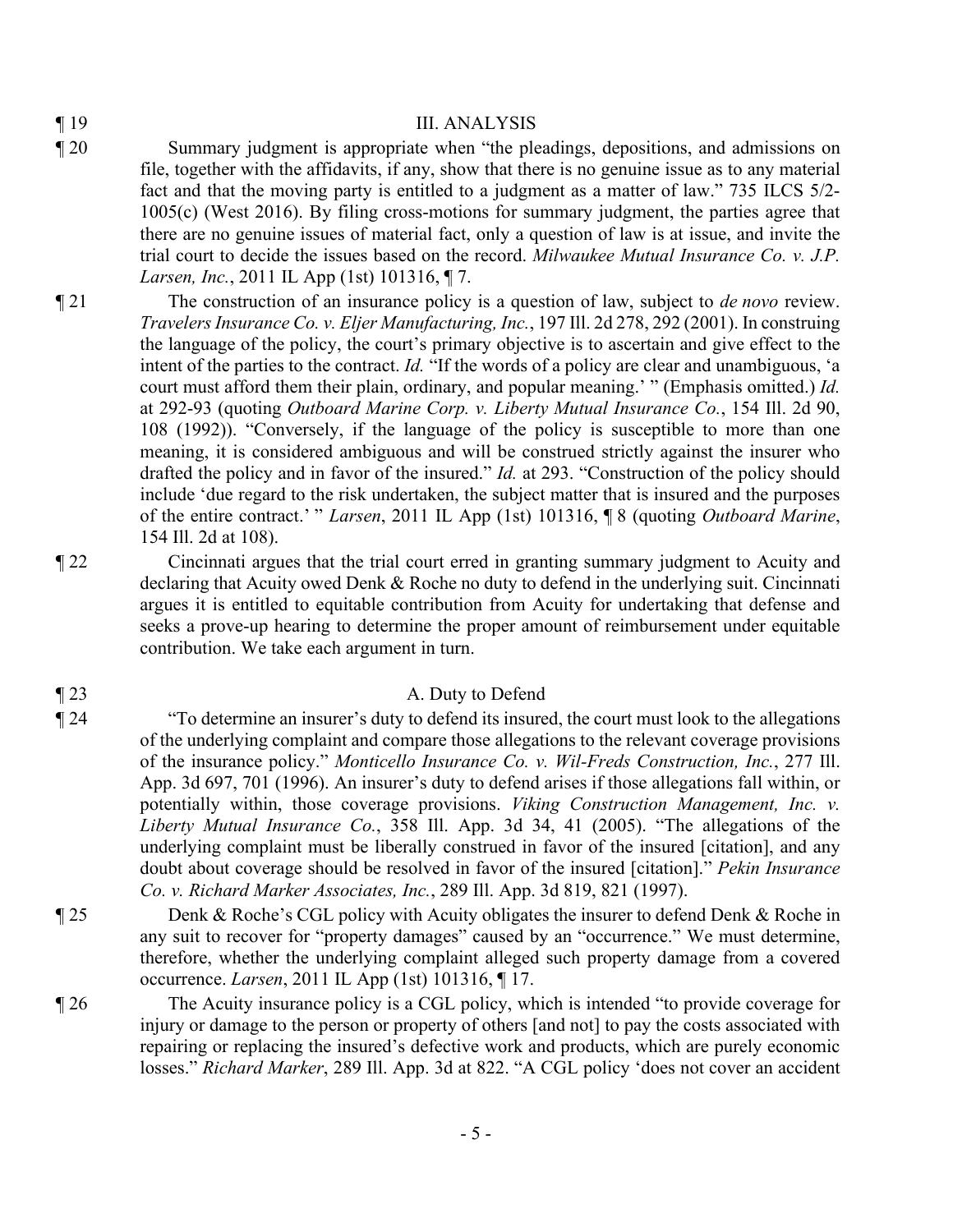of faulty workmanship but rather faulty workmanship which causes an accident.' " *Id.* at 823 (quoting *Western Casualty & Surety Co. v. Brochu*, 105 Ill. 2d 486, 498 (1985)).

¶ 27 "Property damage" is defined under the policy as either "[p]hysical injury to tangible property, including all resulting loss of use of that property," or "[l]oss of use of tangible property that is not physically injured." Our supreme court has held that "property damage" in a CGL policy does not include "[p]urely economic losses, such as damages for inadequate value, costs of repair or replacement, and diminution in value that result from a product's inferior quality or its failure to perform for the general purposes for which it was manufactured and sold \*\*\* absent physical injury to tangible property." (Internal quotation marks omitted.) *Eljer*, 197 Ill. 2d at 312.

¶ 28 The CGL policy defines an "occurrence" is defined as "an accident, including continuous or repeated exposure to substantially the same general harmful conditions." Although "accident" is not defined in the policy, Illinois courts have consistently defined it as "an unforeseen occurrence, usually of an untoward or disastrous character or an undesigned sudden or unexpected event of an inflictive or unfortunate character." (Internal quotation marks omitted.) *Larsen*, 2011 IL App (1st) 101316, ¶ 26; *Stoneridge Development Co. v. Essex Insurance Co.*, 382 Ill. App. 3d 731, 749 (2008); *Country Mutual Insurance Co. v. Carr*, 372 Ill. App. 3d 335, 340 (2007); *State Farm Fire & Casualty Co. v. Tillerson*, 334 Ill. App. 3d 404, 409 (2002). "Where the defect is no more than the natural and ordinary consequences of faulty workmanship, it is not caused by an accident." *Tillerson*, 334 Ill. App. 3d at 409.

¶ 29 We have repeatedly recognized that while a CGL policy will not insure a contractor for the cost of correcting construction defects, "damage to something other than the project itself *does* constitute an 'occurrence' under a CGL policy." (Emphasis in original.) *Larsen*, 2011 IL App (1st) 101316, ¶ 27 (citing *CMK Development Corp. v. West Bend Mutual Insurance Co.*, 395 Ill. App. 3d 830, 832 (2009), citing *Stoneridge*, 382 Ill. App. 3d at 752). And damage that is not "merely associated with the repair or replacement" of the insured's faulty work is "property damage" under the CGL policy. *Id. ¶* 21.

- ¶ 30 A number of the cases cited by the parties examine whether there was any allegation of an occurrence or of property damage in the context of a suit to determine an insurer's obligation to defend a developer, general contractor, construction manager, or other firm tasked with constructing or supervising construction of an *entire* building. See, *e.g.*, *CMK Development*, 395 Ill. App. 3d at 832; *Stoneridge*, 382 Ill. App. 3d at 733; *Viking*, 358 Ill. App. 3d at 36; *Wil-Freds*, 277 Ill. App. 3d at 699. In that context, the answer turns on whether the complaint for which the CGL insurer is asked to defend alleges damage to property that is not any part of the construction project. *CMK Development*, 395 Ill. App. 3d at 840; *Stoneridge*, 382 Ill. App. 3d at 753; *Viking*, 358 Ill. App. 3d at 55-56; *Wil-Freds*, 277 Ill. App. 3d at 705-06.
- ¶ 31 In our view, the duty to defend Denk & Roche turns on a slightly different question: what qualifies as damage beyond "the project itself" and therefore as an occurrence and property damage, where the insured is a subcontractor performing discrete work on a project and that subcontractor has no control over or contractual obligation regarding other aspects of the project? The parties offer quite different answers to this question.
- ¶ 32 Cincinnati argues that the Belgravia complaint "stated contribution/construction negligence causes of action against Denk & Roche, \*\*\* whose work allegedly caused or contributed to the conditions and defects on and within the building envelope." And these issues, as alleged in the Association complaint, "interfered with the habitation and usage of the

- 6 -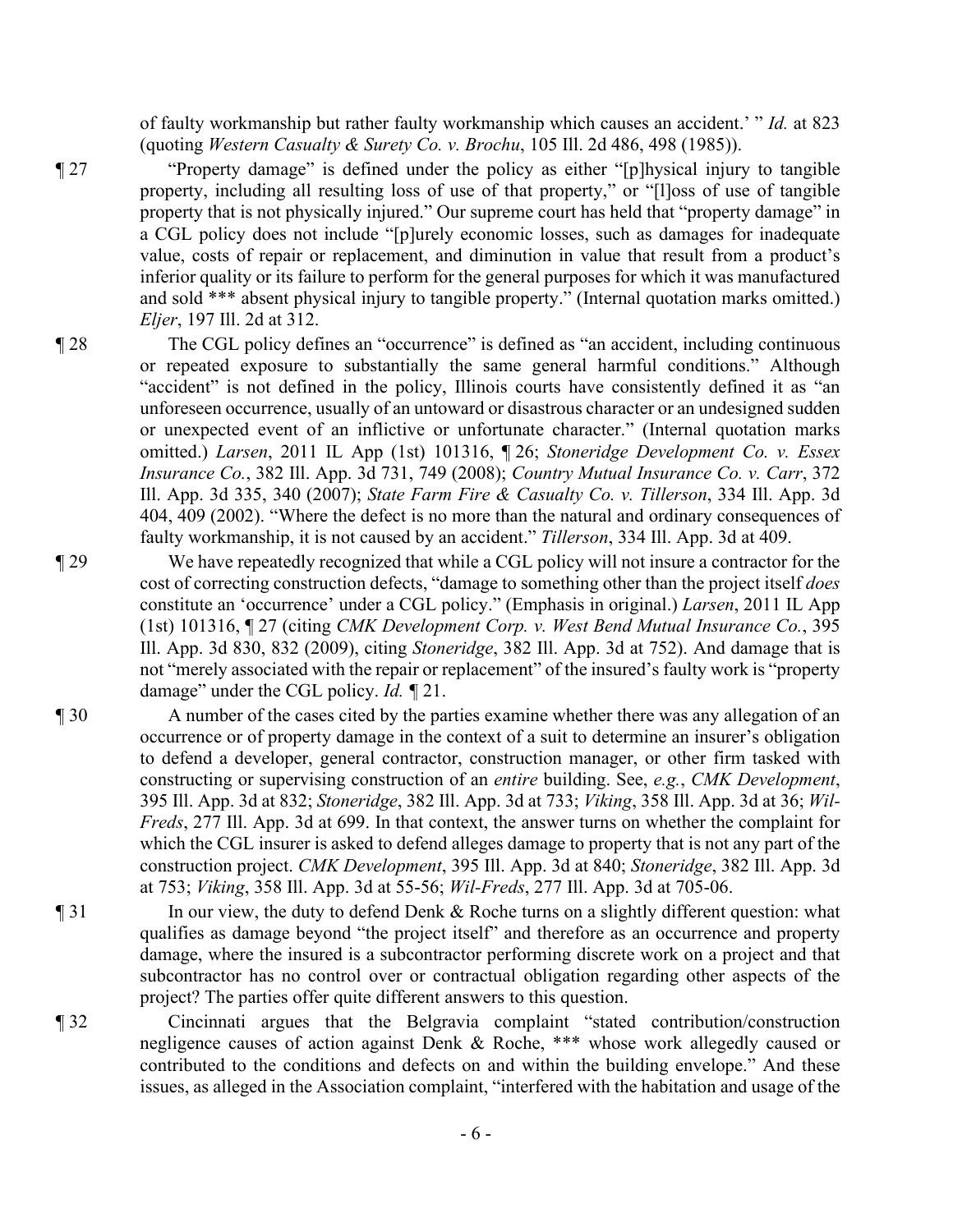common elements and individual condominium units in the building," and thus alleged an occurrence causing property damage under the policy. Cincinnati relies heavily on our decision in *Larsen*, 2011 IL App (1st) 101316, arguing it is "factually analogous, directly on point, and determinative of the argument."

¶ 33 In that case, Larsen was hired as a subcontractor to apply window sealant to windows installed by another contractor. *Id.* ¶ 3. The windows subsequently leaked, causing water damage to "condominium common elements, individual units and unit owners' personal property." *Id.* ¶¶ 3, 20. We held that this complaint alleged "not merely construction defects, which would constitute economic losses not covered under the CGL policy" but, rather, damage to other property. *Id.* ¶ 21. The damage alleged was not limited to that damage "merely associated with the repair or replacement of the faulty window caulking and sealant." *Id.* The damage alleged was "imputed to Larsen through his negligent workmanship [and] included personal property and water damage *throughout a building not constructed by Larsen*." (Emphasis added.) *Id.* ¶ 28. Relying on *Viking*, 358 Ill. App. 3d at 37, and *Richard Marker*, 289 Ill. App. 3d at 822, we held that damage to other materials not furnished by the insured constituted both "property damage" and an "occurrence," triggering coverage under a CGL policy.

- ¶ 34 Acuity offers a bevy of cases in which Illinois courts have held that damages that are the "natural and ordinary consequence" of poor workmanship cannot be an accident, and therefore not an occurrence under a CGL policy, and that the costs to repair defective work are economic losses that cannot constitute property damage. See, *e.g.*, *Stoneridge*, 382 Ill. App. 3d at 753; *Viking*, 358 Ill. App. 3d at 56; *Wil-Freds*, 277 Ill. App. 3d at 706; *Indiana Insurance Co. v. Hydra Corp.*, 245 Ill. App. 3d 926, 930 (1993). As stated above, these cases involved allegations against either a developer, a general contractor supervising construction, or a sole contractor performing the only work at a given construction site. They do not address the issue here, where a subcontractor's allegedly poor workmanship caused damage to the overall project and individual condo units within the building—damage that went beyond the scope of its own work.
- ¶ 35 Acuity attempts to distinguish *Larsen* by arguing it "is nothing more than a case where damage to something other than the building the insured worked on triggered coverage." In Acuity's reading, "the presence of damage to the condominium owners' personal property was the controlling fact in triggering the duty to defend," and no such allegations of "other property" damage are alleged in the Association or Belgravia complaints against Denk & Roche.
- ¶ 36 We agree that, in *Larsen*, the allegation of damage to condominium owners' personal property was part of the basis of our holding. *Id.* ¶¶ 20, 21, 28. However, in *Larsen*, we viewed the damage to "*common elements*, individual units and personal property" as "property damage" that could trigger coverage under the CGL policy. (Emphasis added.) *Id.* The point we made there is that the allegation was more than one that "the window sealant and caulking were defective," and we treated all of the "property damage," whether to other aspects of the construction project or to the condominium owners' personal property, as a basis for finding coverage. *Id.*
- ¶ 37 Acuity emphasizes that it is completely foreseeable that a construction defect will cause damage to other elements of the construction project and that such natural and ordinary consequences of defective construction cannot be treated as an "occurrence" under a CGL
	- 7 -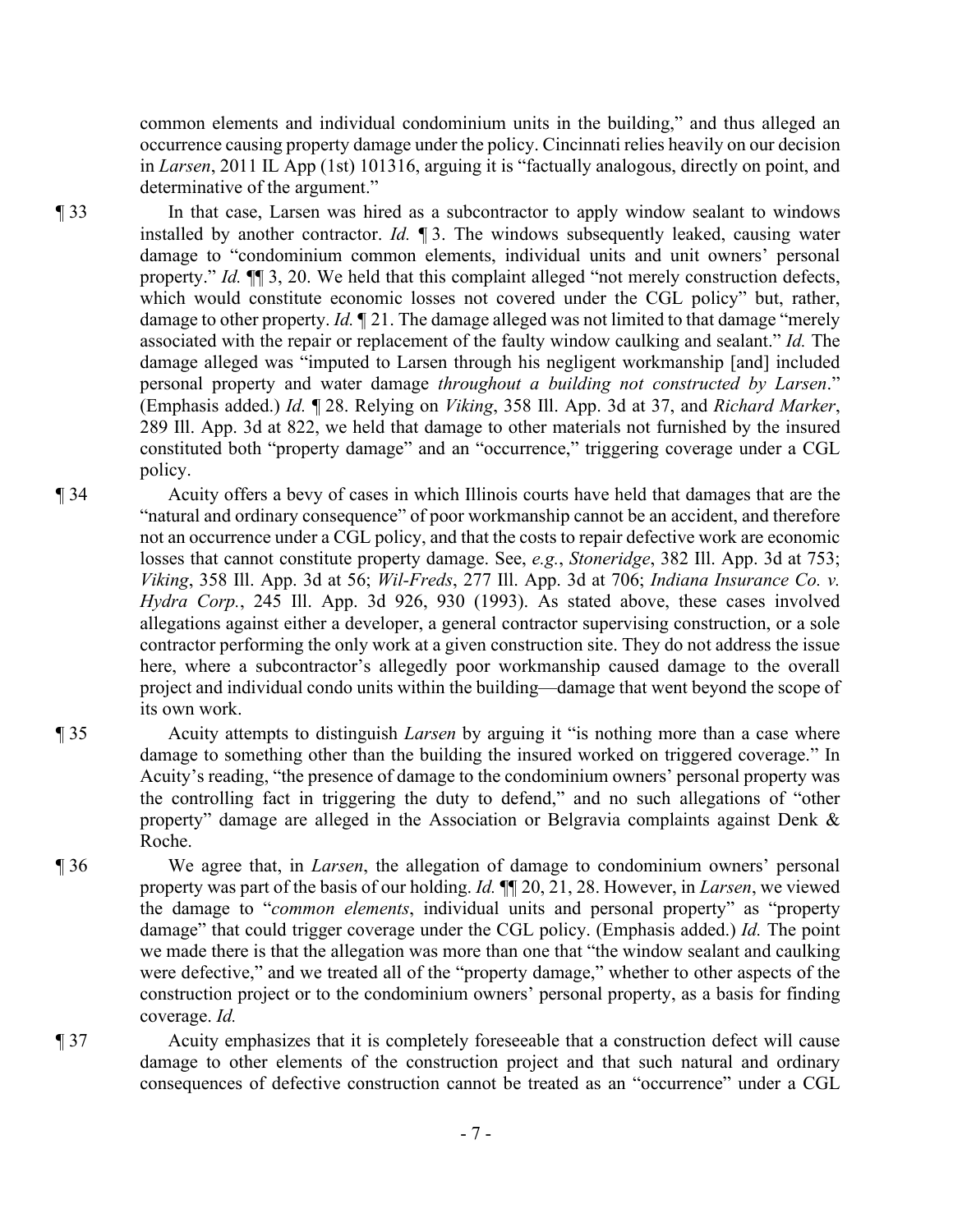policy. However, as we recognized in *Larsen*, while "there is no occurrence when a subcontractor's defective workmanship necessitates removing and repairing work" "[t]his court has repeatedly stated that damage to something other than the project itself does constitute an occurrence under a CGL policy." (Emphasis omitted and internal quotation marks omitted.) *Id.* ¶¶ 26-27. This damage to "something other than the project" included "water damage throughout a building not constructed by Larsen." *Id.* ¶¶ 27-28.

¶ 38 From the eyes of the subcontractor, the "project" is limited to the scope of its own work, and the precise nature of any damage that might occur to something outside of that scope is as unknown or unforeseeable as damage to something entirely outside of the construction project. The portions of the construction project that are completely outside the scope of the subcontractors' responsibility seem to us very similarly situated (from the subcontractors' point of view) to the "carpeting, drywall, antique furniture, clothing, personal mementoes and pictures," of unit owners, as to which we long ago recognized allegations of damage would trigger a duty to defend. *Richard Marker*, 289 Ill. App. 3d at 820.

¶ 39 Although *Larsen* is the only Illinois subcontractor CGL coverage case of which we are aware, in two cases (not cited by the parties), federal courts applying Illinois law have also found coverage when an insured's poor workmanship caused damage to the project beyond the scope of the insured's own work. In *Ohio Casualty Insurance Co. v. Bazzi Construction Co.*, 815 F.2d 1146 (7th Cir. 1987), the United States Court of Appeals for the Seventh Circuit interpreted Illinois law to find that a CGL insurer owed its insured contractor a defense against allegations that the insured negligently poured concrete for the second floor of an existing structure, causing the joists to buckle and become dangerous. *Id.* at 1148. Relying on our supreme court's decision in *Brochu*, 105 Ill. 2d at 498, the court in *Bazzi* drew an important distinction about this construction project:

> "Had Bazzi contracted to construct an entirely new building for [the owner], any damage to or defects in that building, which would be defined as the property or work product of Bazzi, would not be covered under the policy. But that is not the case now before us. Because the [owner's] complaint alleges damage to property *other than Bazzi's own work or product*, namely the structure of the existing garage, the district court properly concluded that the [underlying complaint] states a claim for property damage that is potentially within the coverage of the insurance policy." (Emphasis added.) *Bazzi*, 815 F.2d at 1148-49.

¶ 40 The United States District Court for the Northern District of Illinois, Eastern Division, came to a similar result in *Westfield Insurance Co. v. National Decorating Service, Inc.*, 147 F. Supp. 3d 708 (N.D. Ill. 2015), *aff'd*, 863 F.3d 690 (7th Cir. 2017), a case nearly identical in factual posture to this one. The court noted from the outset that it was an "unsettled" question in Illinois whether there is "an 'occurrence' under standard-form [CGL] policies when the named insured contractor's faulty workmanship causes damage to a building that is beyond the scope of its own work there." *Id.* at 709. The condominium association for a 24-story building sued the general contractor (among others) in state court, alleging construction defects that caused damages such as cracking of concrete walls, leakage through exterior walls, defects to common elements, and damage to interior ceilings, floors, painting, drywall, and furniture in the units. *Id.* at 711. The general contractor filed a third-party complaint against subcontractor National Decorating, alleging its faulty workmanship damaged "the work of other trades on the project, specifically resulting in the peeling and cracking of drywall."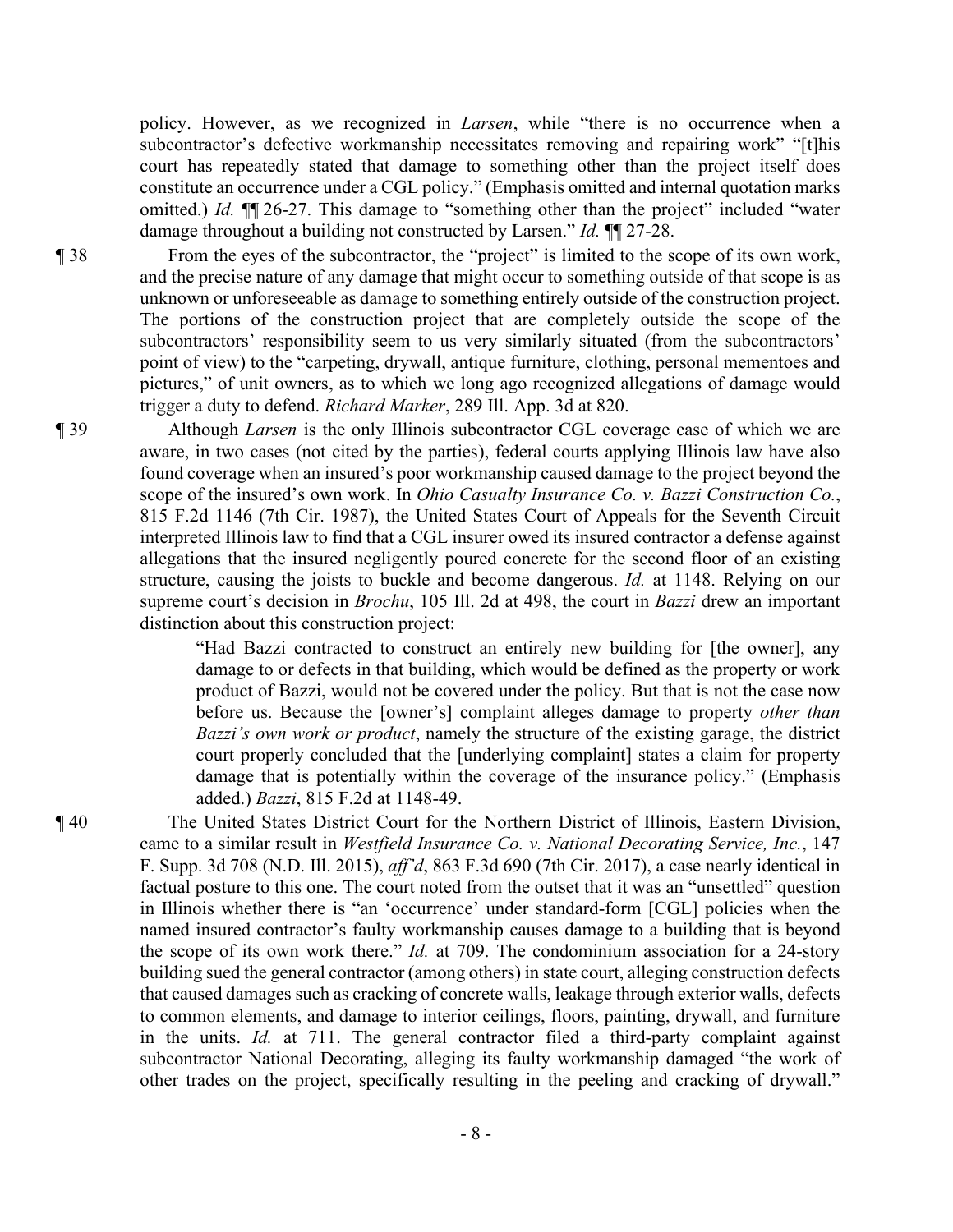(Internal quotation marks omitted.) *Id.* Westfield filed a declaratory action in federal court over whether it owed National Decorating a defense in the underlying action. *Id.* at 710.

- ¶ 41 The court in *National Decorating* construed the same CGL provisions at issue here and relied on both *Bazzi*, 815 F.2d 1146, and *Larsen*, 2011 IL App (1st) 101316, to find that Westfield owed the subcontractor a duty to defend. *National Decorating*, 147 F. Supp. 3d at 714-15. The court reasoned that "coverage depended on the scope of the subcontractor's work as the named insured." *Id.* at 715.
- ¶ 42 We recognize that there is at least one federal district court that has gone the other way, reading *Larsen* and other Illinois cases as holding that "[d]amage to a structure that results from its defective construction is" "not caused by an 'occurrence' within the meaning of a CGL policy, regardless of whether the insured contractor is responsible for all or just a portion of the building project." *Acuity v. Lenny Szarek, Inc.*, 128 F. Supp. 3d 1053, 1062 (N.D. Ill. 2015). However, we find the reasoning of *National Decorating* and *Bazzi* more persuasive on this issue.
- ¶ 43 We agree with these cases and *Larsen* that, when an underlying complaint alleges that a subcontractor's negligence caused something to occur to a part of the construction project outside of the subcontractor's scope of work, this alleges an occurrence under this CGL policy language, notwithstanding that it would not be an occurrence from a general contractor or developer's perspective. *Larsen*, 2011 IL App (1st) 101316, ¶ 27.
- ¶ 44 Acuity also argues, in a footnote, that the holding in *Larsen* "is now suspect," given this court's more recent decision in *Westfield Insurance Co. v. West Van Buren, LLC*, 2016 IL App (1st) 140862, that allegations by a condominium association of damage even to unit owners' personal property do not trigger a duty to defend. While the analysis in *West Van Buren* differs somewhat from that in *Larsen*, *West Van Buren* does not address a subcontractor situation and is not directly on point here. In our view, the reasoning in *Larsen* is in keeping with the wellsettled precedent on which it relied—namely, that when a complaint alleges an insured contractor's faulty workmanship caused damage to other property, there is a duty to defend. See *Larsen* 2011 IL App (1st) 101316, ¶ 27; *West Van Buren*, 2016 IL App (1st) 140862, ¶¶ 30- 42 (Pucinski, J., dissenting). We follow that reasoning here and reverse the summary judgment ruling for Acuity.
- 

# ¶ 45 B. Equitable Contribution

- ¶ 46 Cincinnati argues that it was entitled to summary judgment on its claim for equitable contribution and the matter should have been set for prove-up regarding the exact amount of costs to be reimbursed. Acuity argues that, even if it did have a duty to defend Denk & Roche, Cincinnati would have no right to contribution in this case because their two policies could not cover the same risks where they applied to different coverage periods.
- ¶ 47 "Contribution as it pertains to insurance law is an equitable principle arising among coinsurers which permits one insurer who has paid the entire loss, or greater than its share of the loss, to be reimbursed from other insurers who are also liable for the same loss." *Home Insurance Co. v. Cincinnati Insurance Co.*, 213 Ill. 2d 307, 316 (2004). To recover under this theory, "the insurer seeking contribution must prove: (1) all facts necessary to the claimant's recovery against the insured; (2) the reasonableness of the amount paid to the insured; and (3) an identity between the policies as to parties and insurable interests and risks." *Schal Bovis, Inc. v. Casualty Insurance Co.*, 315 Ill. App. 3d 353, 362 (2000).